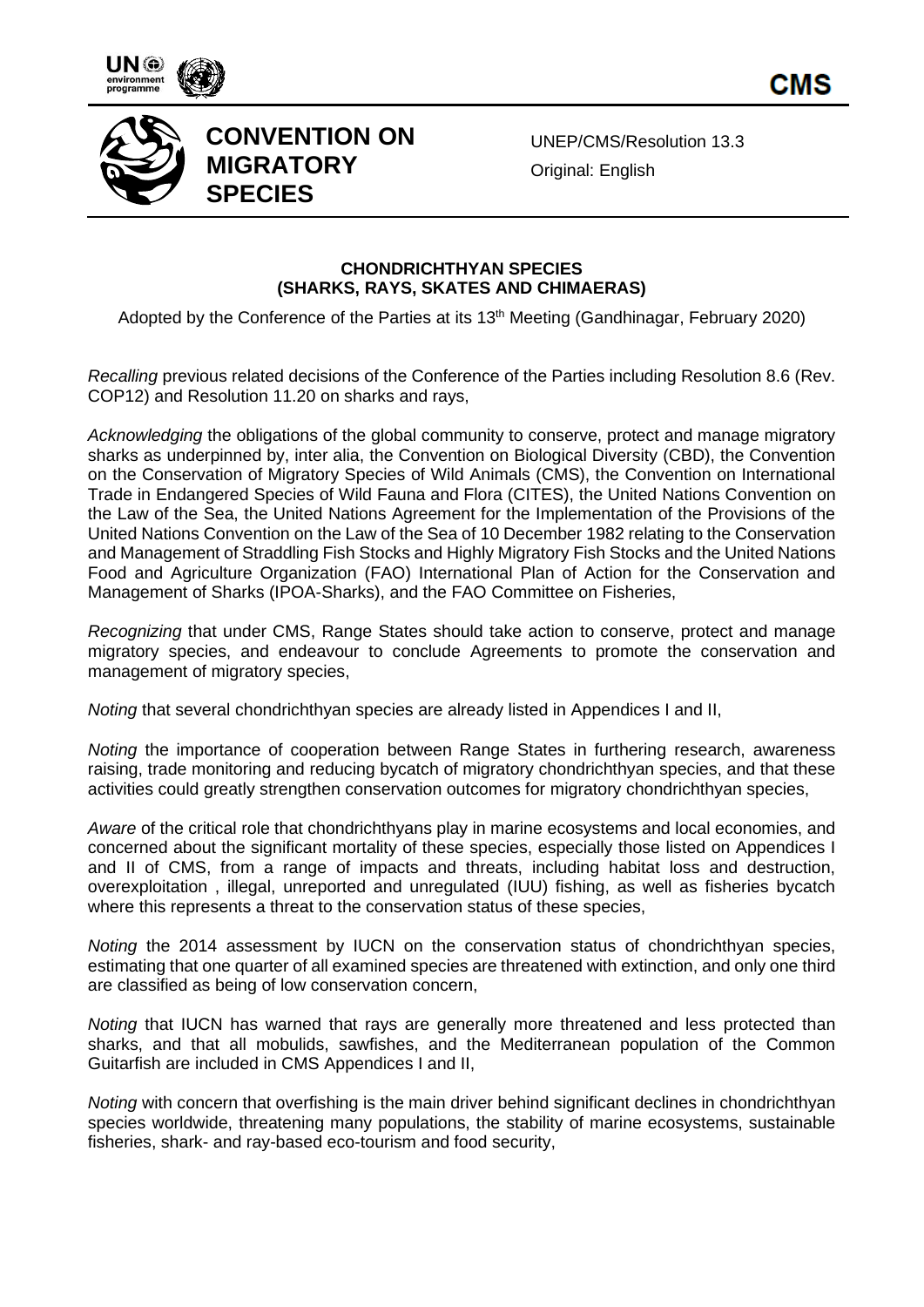*Aware* that "finning", the removal and retention of the fins of sharks (and some rays) and the discard at sea of the rest of the carcass, is associated with unsustainable mortality and unacceptable waste,

*Also aware* that the demand for chondrichthyan species' products (e.g. shark and some ray fins and mobulid gill plates) can fuel unsustainable practices and overexploitation of these species,

*Recalling* the UN Fish Stocks Agreement that aims to ensure the long-term conservation and sustainable use of straddling and highly migratory fish stocks,

*Further recalling* the United Nations General Assembly Resolutions on sustainable fisheries, which have been adopted by consensus every year since 2007 to this date, calling upon States to take immediate and concerted action to improve the implementation of and compliance with existing Regional Fisheries Management Organizations (RFMOs) or measures that regulate shark fisheries and incidental catch of sharks,

*Emphasizing* the importance of those measures that prohibit or restrict fisheries conducted solely for the purpose of harvesting shark fins, and, where necessary, to consider taking other measures, as appropriate, such as requiring that all sharks be landed with all fins naturally attached,

*Aware* that, despite past and present scientific research and monitoring, knowledge of the biology, ecology and population dynamics of many migratory chondrichthyan species is deficient, and that it is necessary to promote stronger co-operation among fishing nations on research, monitoring, enforcement and compliance in order to effectively implement conservation measures,

*Noting* that several RFMOs have adopted science-based conservation and management measures, applicable to all fishing vessels operating within the RFMO Convention areas, aiming at eradicating shark finning and ensuring protection and sustainable management of specific chondrichthyan species harvested as target and/or bycatch species,

*Further noting* that CITES lists a number of species that are also included in CMS Appendices, including all species of sawfish in CITES Appendix I,

*Emphasizing* the importance of the International Plan of Action for the Conservation and Management of Sharks, which was adopted by FAO in 1999, in providing guidance on the development of such measures, and welcoming the fact that the majority of the top fishing nations recognized by FAO has adopted National Plans of Action for Sharks (NPOA-Sharks),

*Further emphasizing* the prominent role of RFMOs in establishing conservation and management measures for chondrichthyan species, many of which are binding upon all fishing vessels operating within the RFMO Convention areas, based on best available data and scientific advice provided by their Scientific Committees,

*Recalling* the obligations in Article III (5) of the Convention, which prohibits the taking of Appendix Ilisted species, Articles IV and V of the Convention, which encourage action to conserve and manage Appendix II-listed species so as to restore or maintain their favourable conservation status and of Resolution 12.22 on *Bycatch,* which requests all Parties *"as a matter of gravity, to continue and strengthen measures within fisheries under their control […], , to minimize as far as possible the incidental mortality of migratory species listed in Appendices I and II",*

*Recalling* Resolution 12.12 on *"Bycatch"* which requests Parties *"to improve reporting of bycatch information and data in their CMS National Reports, or via their reports to CMS daughter agreements, […]", and*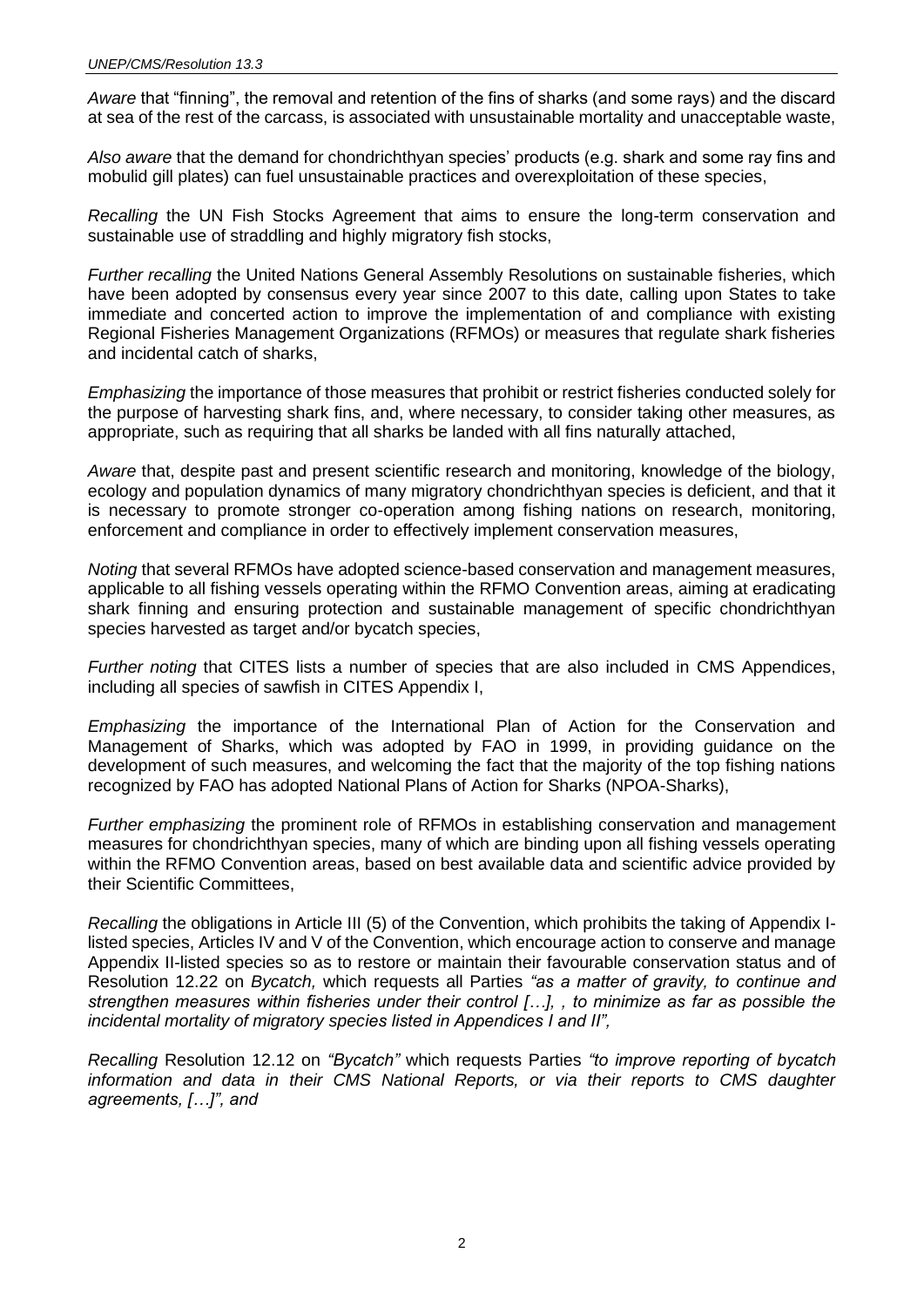*Recalling* the establishment of the CMS Memorandum of Understanding on the Conservation of Migratory Sharks (Sharks MOU) in 2010, which aims to achieve and maintain a favourable conservation status for migratory sharks based on the best available scientific information, taking into account the socio-economic and other values of these species, and the first Meeting of the Signatories in 2012 where the Conservation Plan for Migratory Sharks was adopted;

## *The Conference of the Parties to the Convention on the Conservation of Migratory Species of Wild Animals*

- 1. *Requests* all Parties to strengthen measures to protect migratory chondrichthyan species against threatening processes, including habitat loss and destruction, Illegal, Unreported and Unregulated (IUU) fishing, as well as fisheries bycatch where this represents a threat to the conservation status of these species;
- 2. *Urges* Parties to ensure that the populations and/or stocks of all fished and traded chondrichthyan species are maintained within safe biological limits, noting that a lack of scientific data does not preclude conservation or fisheries management action towards this objective;
- 3. *Further urges* Parties to take steps to eliminate finning, where they have not already done so, including implementing measures such as prohibiting the removal of fins at sea and discarding the carcass at sea, requiring chondrichthyan species (excluding species within the order Rajiformes) to be landed with all fins naturally attached, fully or partially, or other measures in line with applicable UN General Assembly Resolutions;
- 4. *Further urges* Parties, where they have not already done so, to develop and implement National Plans of Action for Sharks (NPOA-SHARKS) in accordance with the FAO International Plan of Action for Sharks - IPOA-SHARKS;
- 5. *Further urges* Parties to comply with existing conservation and management measures in particular those of RFMOs, where applicable, including compliance with data collection and submission requirements/obligations to allow for reliable stock assessments by the Scientific Committees of these bodies;
- 6. *Further urges* Parties to develop and implement guidelines and procedures for implementing the provisions of CITES regulating the trade of chondrichthyan species products deriving from species listed under the Appendices of that Convention;
- 7. *Encourages* Parties to identify the need for training and capacity development in research, species-specific data collection and monitoring, and to facilitate initiatives to enhance institutional capacities and competencies in chondrichthyan species identification, management and conservation techniques;
- 8. *Requests* Parties to improve the biological and ecological knowledge of migratory chondrichthyan species populations and identify ways to make fishing gear more selective to support effective conservation measures through research, monitoring and information exchange and promote population assessments and research including within the framework of RFMOs and their scientific bodies, where applicable;
- 9. *Encourages* Parties to prioritize programmes to monitor and document fisheries, where chondrichthyan species are targeted or caught as bycatch, which may include vessel monitoring systems, inspections, and on-board observer or electronic monitoring programmes;